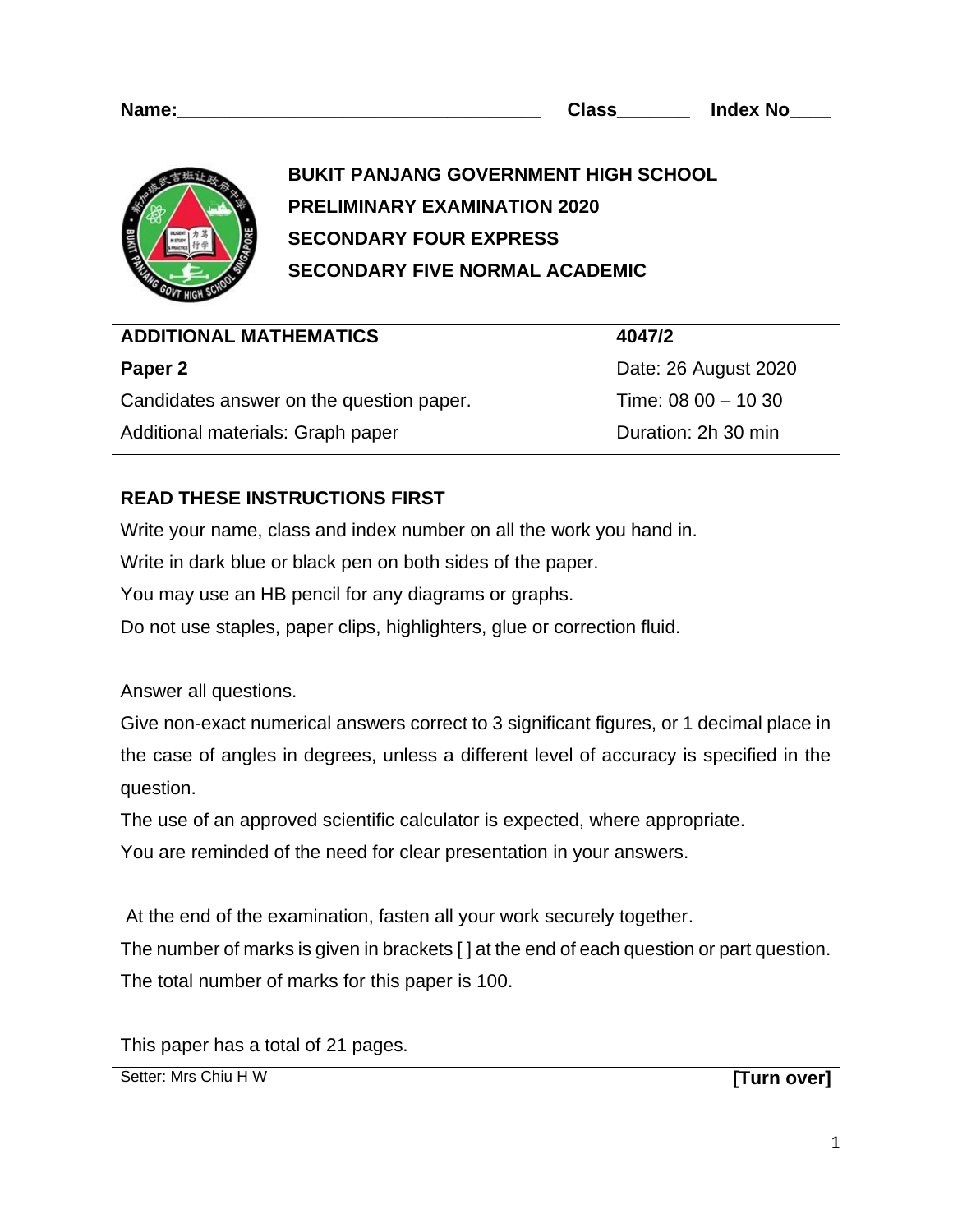#### **1. ALGEBRA**

## *Quadratic Equation*

For the quadratic equation  $ax^2 + bx + c = 0$ ,

$$
x = \frac{-b \pm \sqrt{b^2 - 4ac}}{2a} .
$$

*Binomial Theorem*

$$
(a+b)^n = a^n + \binom{n}{1}a^{n-1}b + \binom{n}{2}a^{n-2}b^2 + \dots + \binom{n}{r}a^{n-r}b^r + \dots + b^n,
$$

where  $n$  is a positive integer and  $\left| \right|$ 

$$
\binom{n}{r} = \frac{n!}{r!(n-r)!} = \frac{n(n-1)\dots(n-r+1)}{r!}
$$

#### **2. TRIGONOMETRY**

*Identities*

$$
\sin^2 A + \cos^2 A = 1
$$
  
\n
$$
\sec^2 A = 1 + \tan^2 A
$$
  
\n
$$
\csc^2 A = 1 + \cot^2 A
$$
  
\n
$$
\sin(A \pm B) = \sin A \cos B \pm \cos A \sin B
$$
  
\n
$$
\cos(A \pm B) = \cos A \cos B \mp \sin A \sin B
$$
  
\n
$$
\tan(A \pm B) = \frac{\tan A \pm \tan B}{1 \text{ m} \tan A \tan B}
$$
  
\n
$$
\sin 2A = 2 \sin A \cos A
$$
  
\n
$$
\cos 2A = \cos^2 A - \sin^2 A = 2\cos^2 A - 1 = 1 - 2\sin^2 A
$$
  
\n
$$
\tan 2A = \frac{2 \tan A}{1 - \tan^2 A}
$$

*Formulae for ABC*

$$
\frac{a}{\sin A} = \frac{b}{\sin B} = \frac{c}{\sin C}
$$
  

$$
a^2 = b^2 + c^2 - 2bc \cos A
$$
  

$$
\Delta = \frac{1}{2}ab \sin C
$$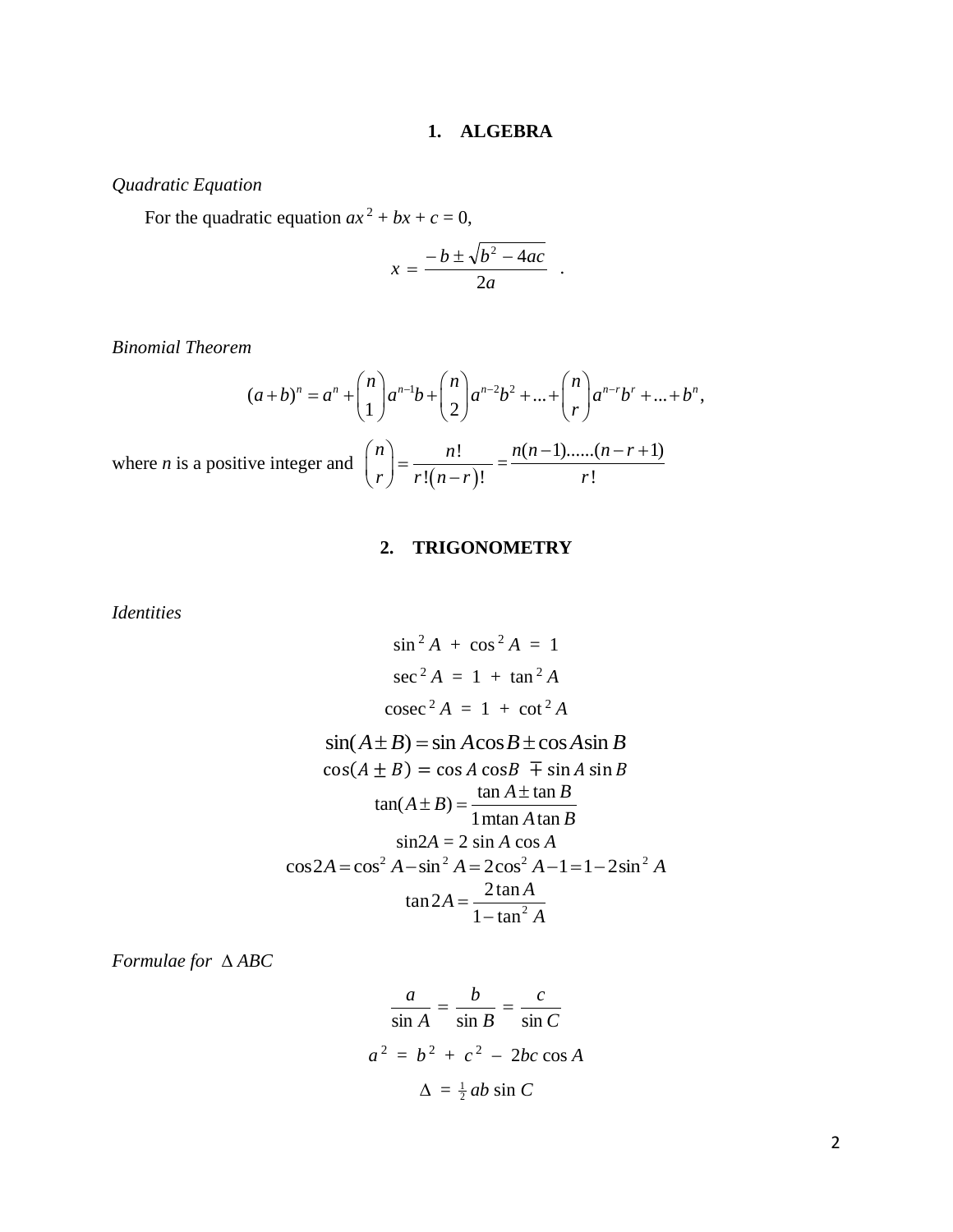- 1 The expression  $f(x) = x^3 + ax^2 + bx + c$  leaves the same remainder, R, when it is divided by  $x + 2$  and when it is divided by  $x - 2$ .
	- (i) Evaluate  $b$ . [2]

- f (*x*) also leaves the same remainder, R, when divided by  $x 1$ .
- (ii) Evaluate *a*. [2]

- f (*x*) leaves a remainder of 4 when divided by  $x 3$ .
- (iii) Evaluate *c*. [1]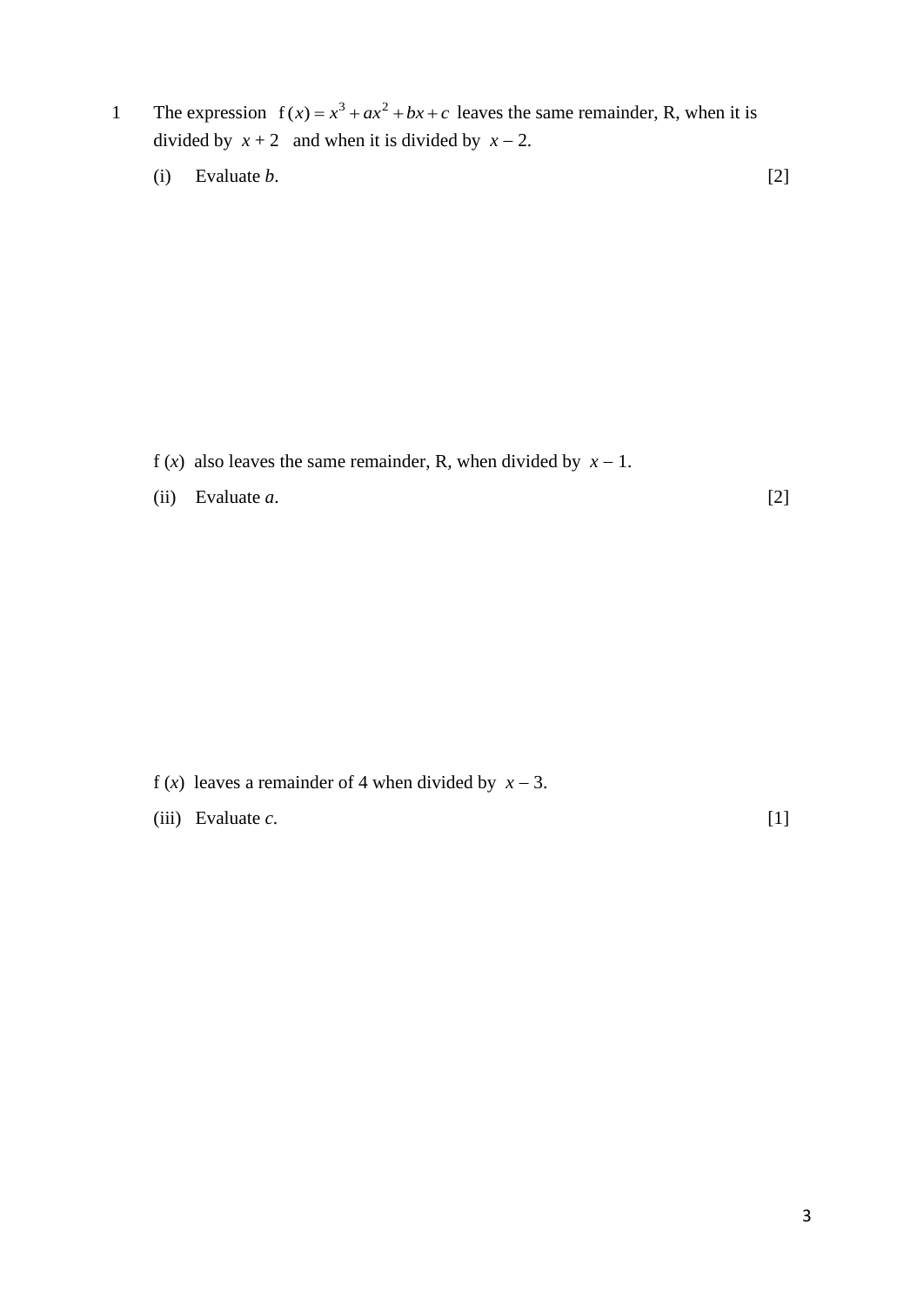- 2 The equation of a polynomial is given by  $p(x) = 2x^3 x^2 + 16x 8$ .
	- (i) Show that  $2x 1$  is a factor of p(*x*). [1]

(ii) Show that  $p(x) = 0$  has only one real root. [3]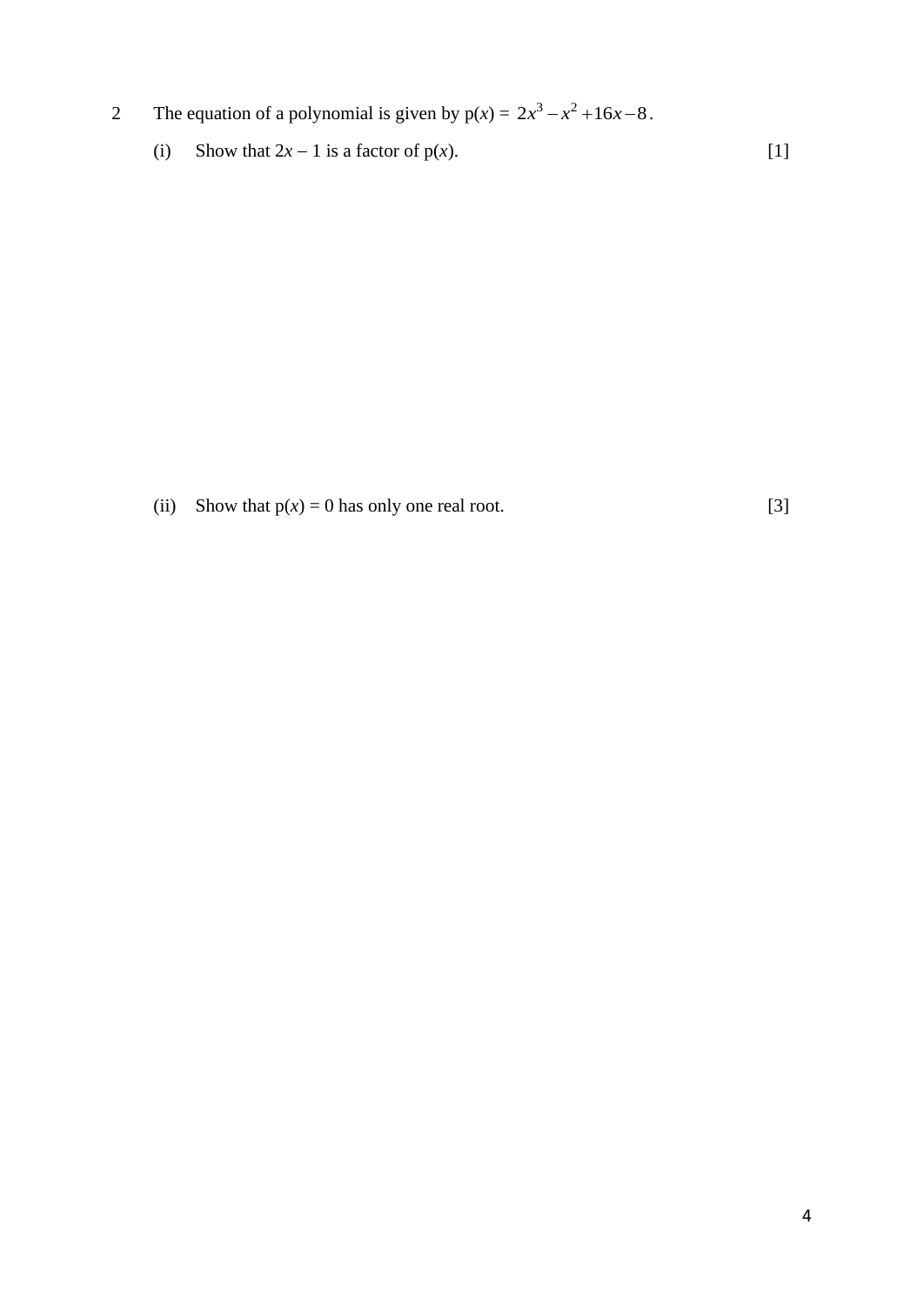(iii) Express 
$$
\frac{x^2 + 2x + 40}{2x^3 - x^2 + 16x - 8}
$$
 in partial fractions. [5]

(iv) Hence find 
$$
\int \frac{x^2 + 2x + 40}{2x^3 - x^2 + 16x - 8} dx
$$
 [3]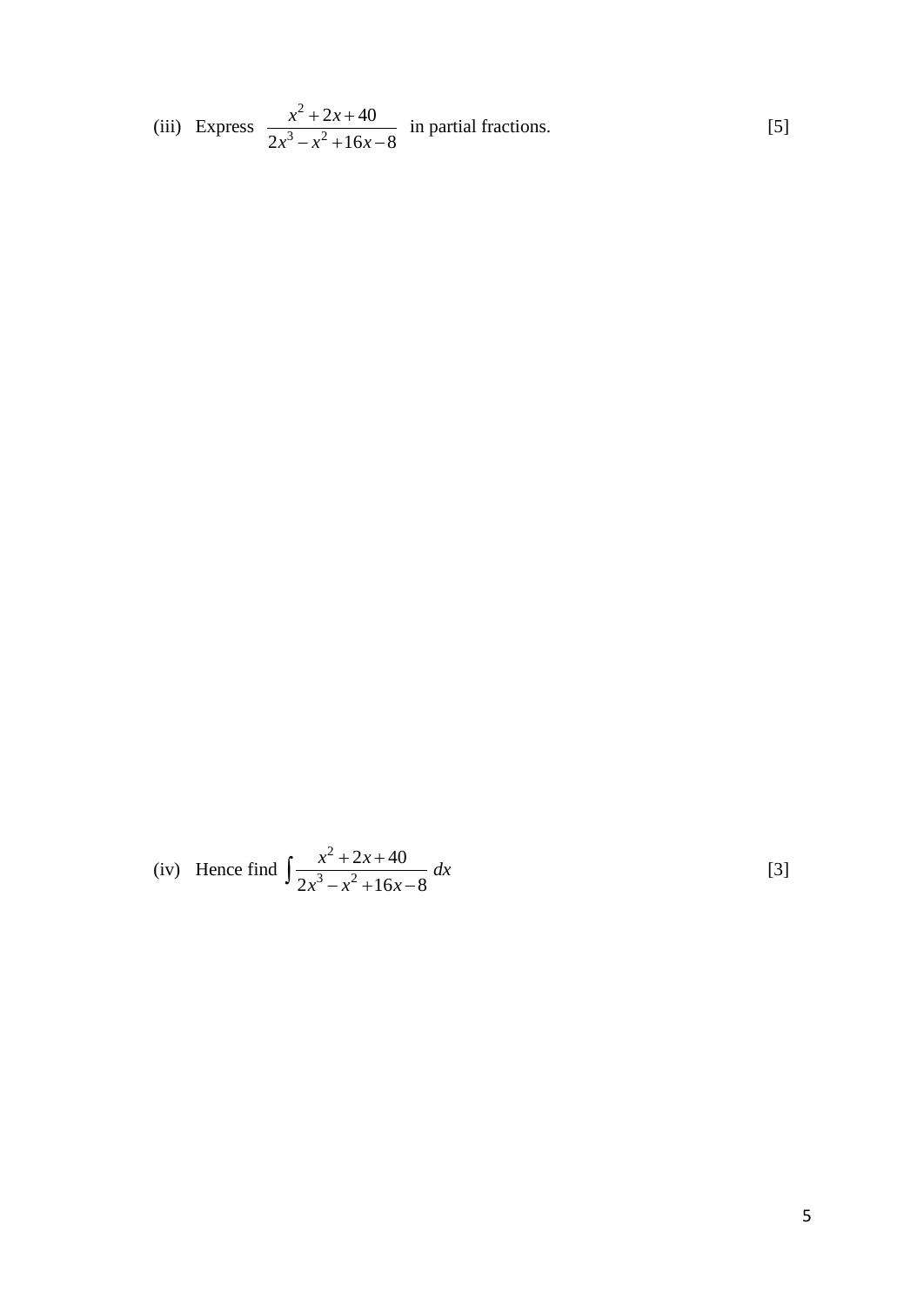3 (a) Solve the equation  $\log_2(x+2) - \log_{\sqrt{2}}(x-1) = 3$ . [5]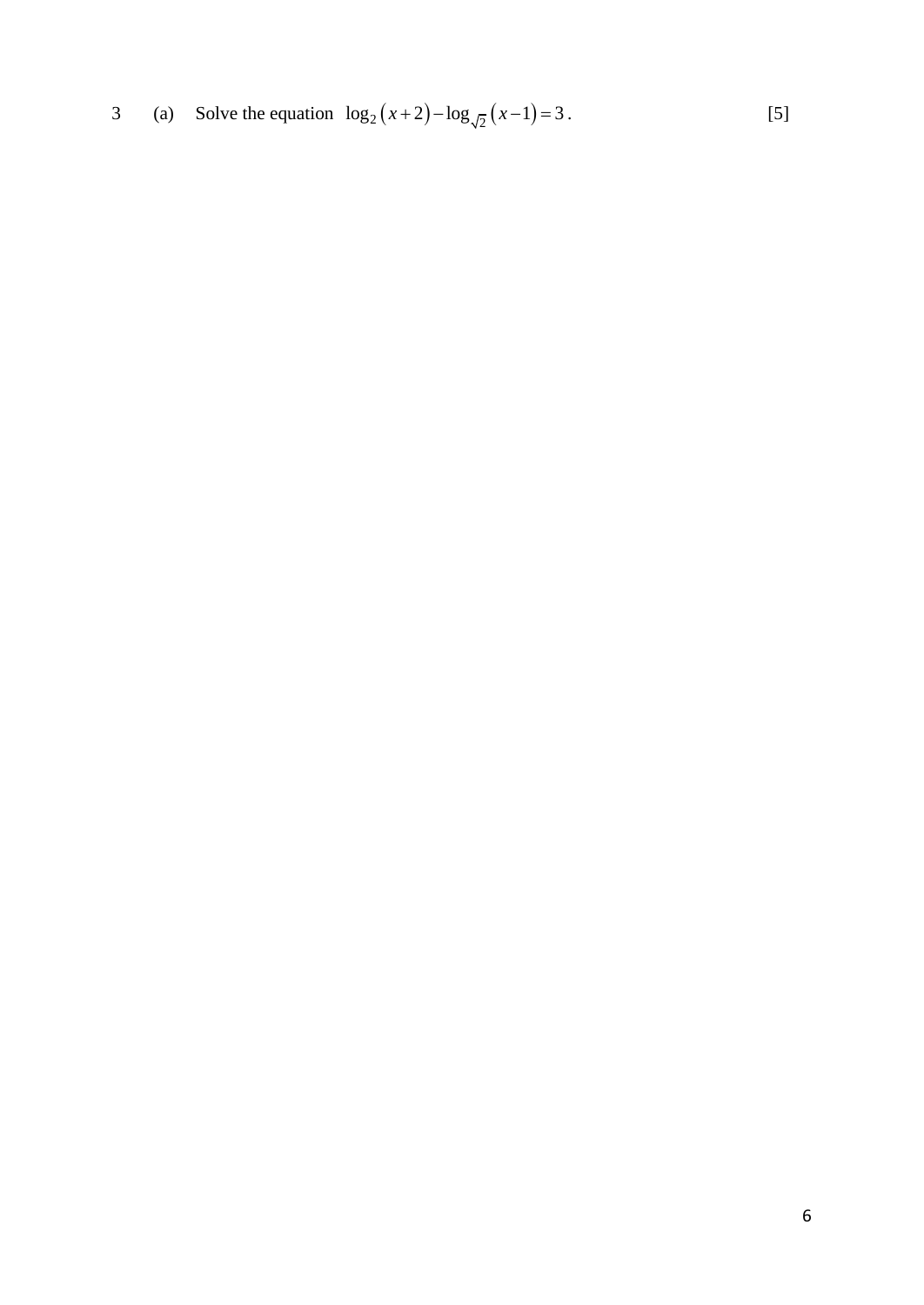(b) The curve  $y = ax^b + 7$ , where *a* and *b* are constants, passes through the points (2 , 47) , (−3 , −128) and (5 , *k*). Find the values of *a* , *b* and *k*. [5]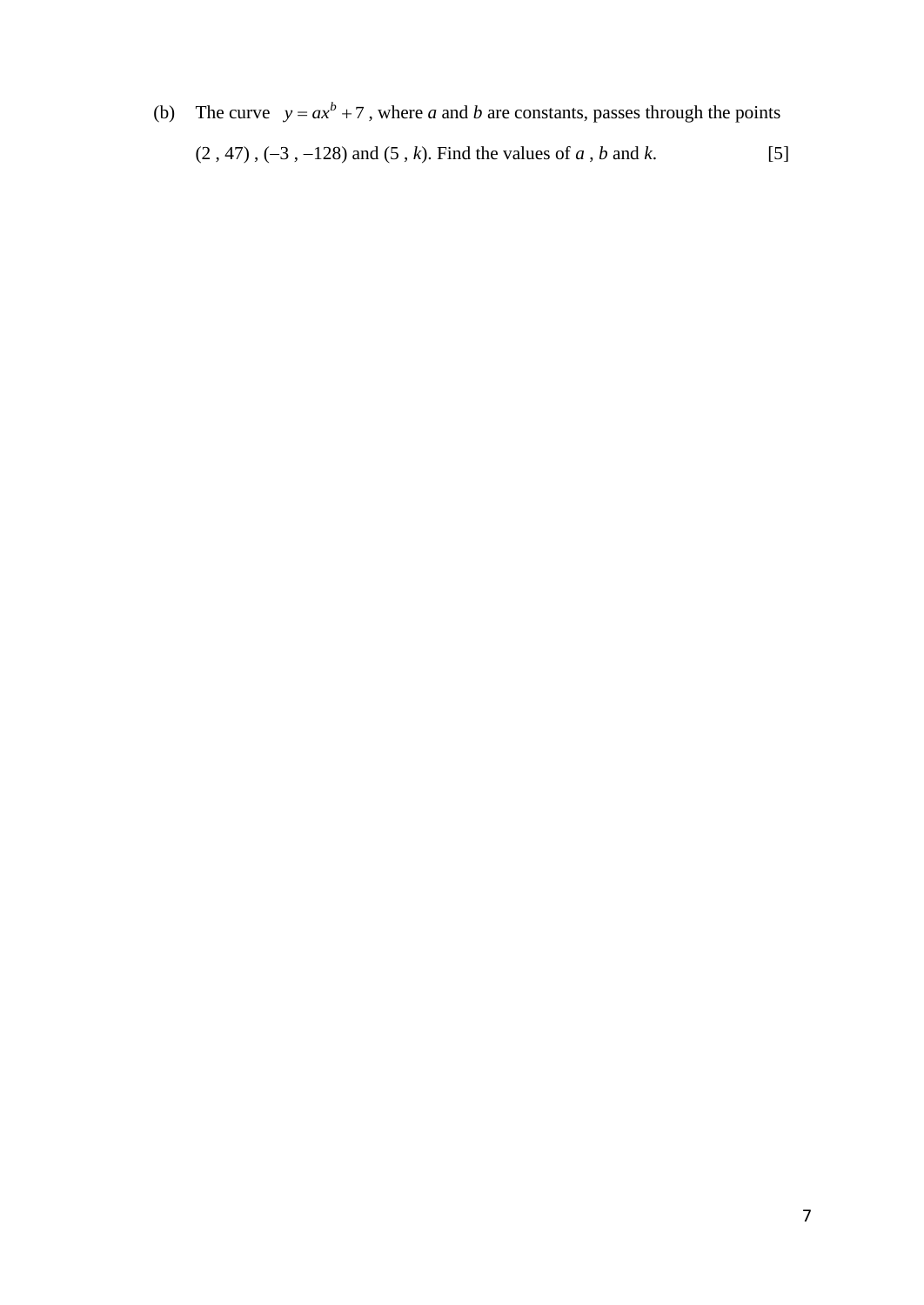4 The diagram shows a rod *AB* which is hinged at *A*, and a rod *BC* which is fixed at B such that angle  $ABC = 90^\circ$ . The rods can move in the *xy*-plane with origin *O* where the *x* and *y* axes are horizontal and vertical respectively. The rod *AB* can turn about *A* and is inclined at an angle  $\theta$  to the *y*-axis, where  $0^{\circ} \le \theta \le 180^{\circ}$ . The lengths of *AB* and *BC* are 8 m and 5 m respectively.



Given that *C* is *d* m from the *y*-axis,

(i) find the values of *a* and *b* for which  $d = a \sin \theta - b \cos \theta$  [2]

Using the values of *a* and *b* found in part (i),

(ii) express *d* in the form *R* sin ( $\theta - \alpha$ ), where  $R > 0$  and  $0^{\circ} < \alpha < 90^{\circ}$ . [3]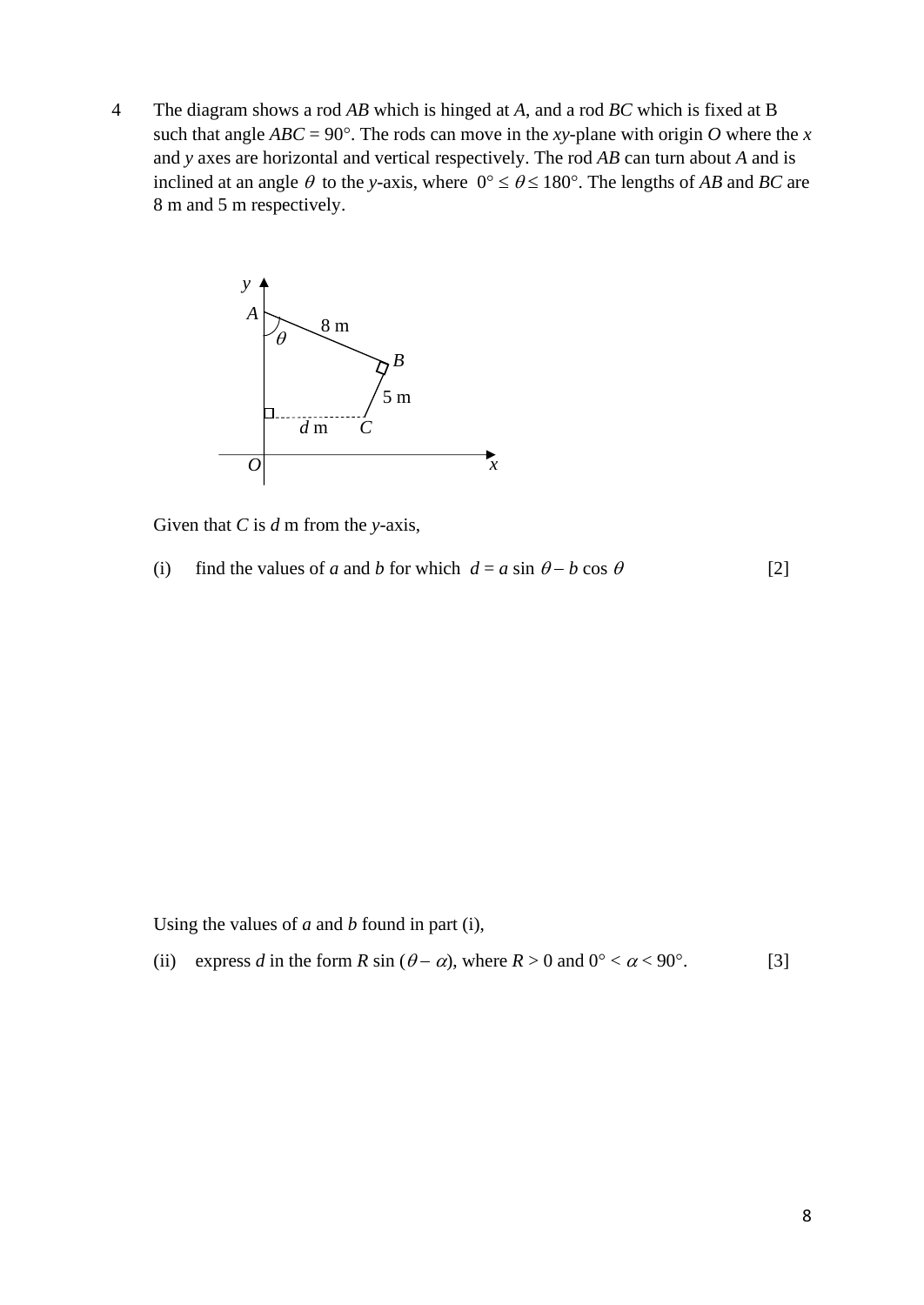## Hence (iii) explain if it is possible for *d* to be 10 m, [2]

(iv) find the value(s) of  $\theta$  when  $d = 6$  m. [2]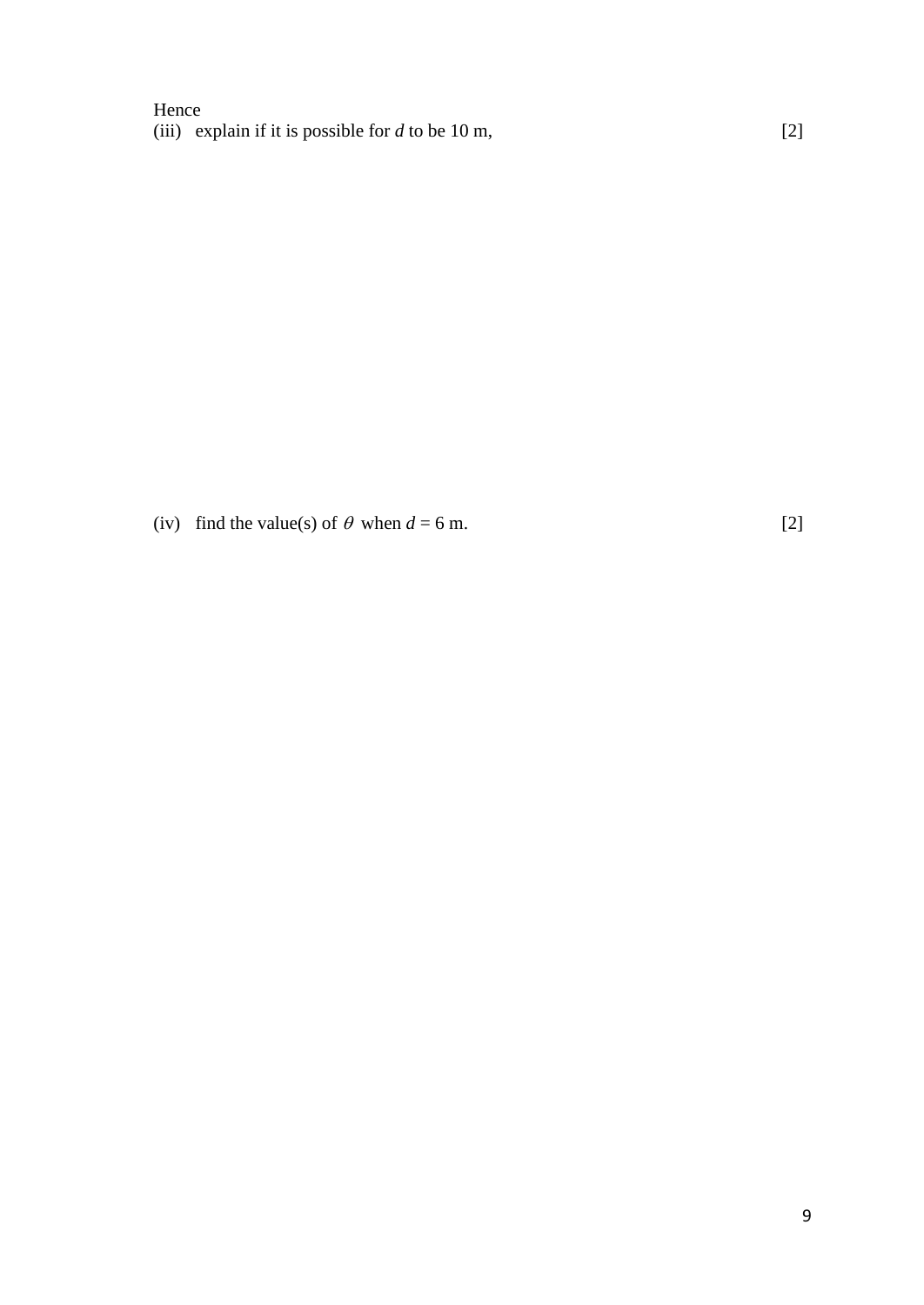5 (a) It is given that  $f(x)$  $f(x) = \ln \frac{3}{2}$ 5  $f(x) = \ln \sqrt{\frac{5 + x}{5}}$ *x*  $=\ln \frac{3}{1} = \frac{5+1}{5}$ − .

(i) Find f'(*x*) and f''(*x*). [4]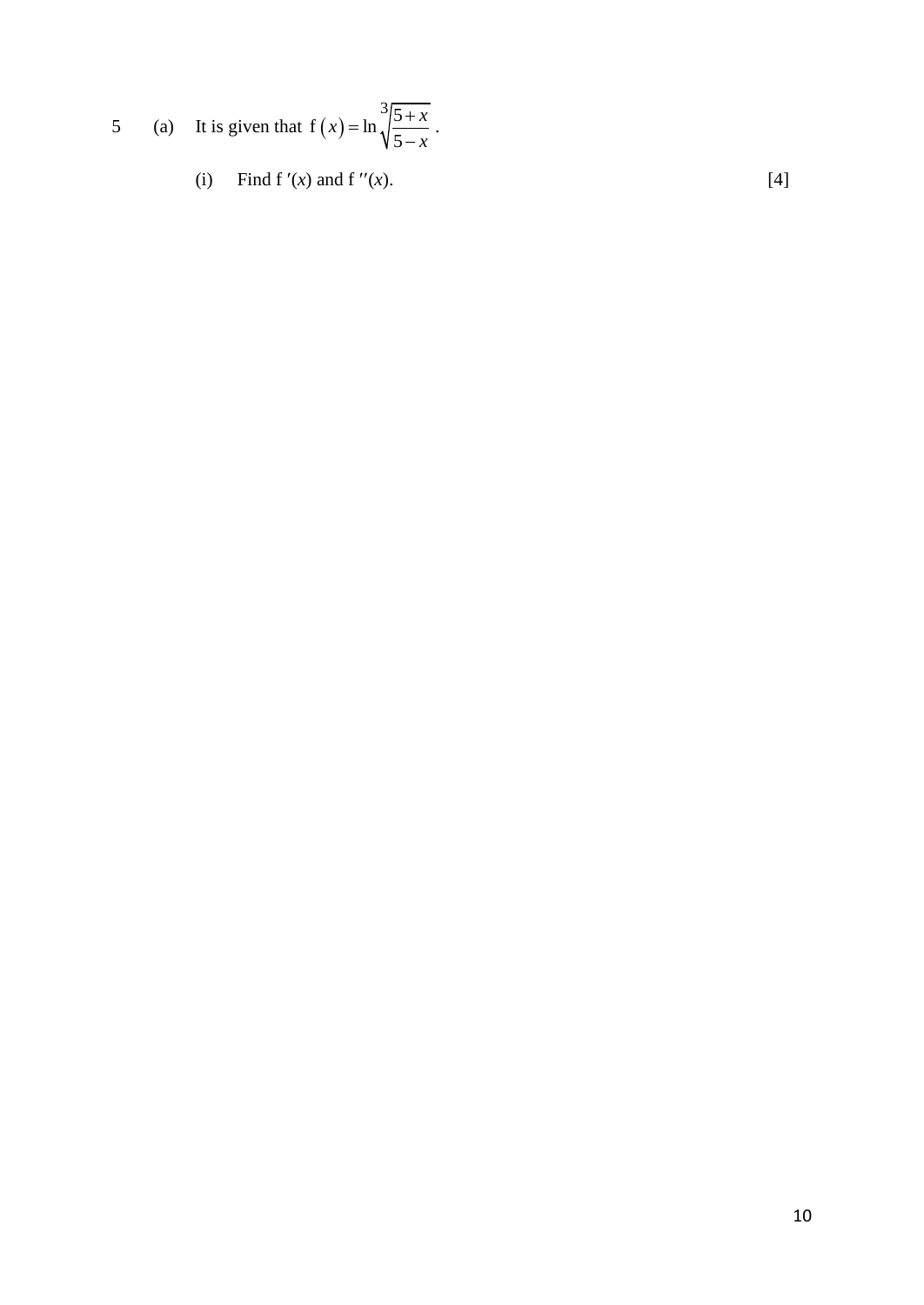(ii) Hence determine the range of values of *x* for which both f  $'(x)$  and f  $''(x)$  are positive. [4] positive.

(b) Show that 
$$
\frac{d}{dx} \left[ 4 \sin^2 \left( \frac{x}{2} + \pi \right) \right] = k \sin x
$$
 where *k* is a constant. [3]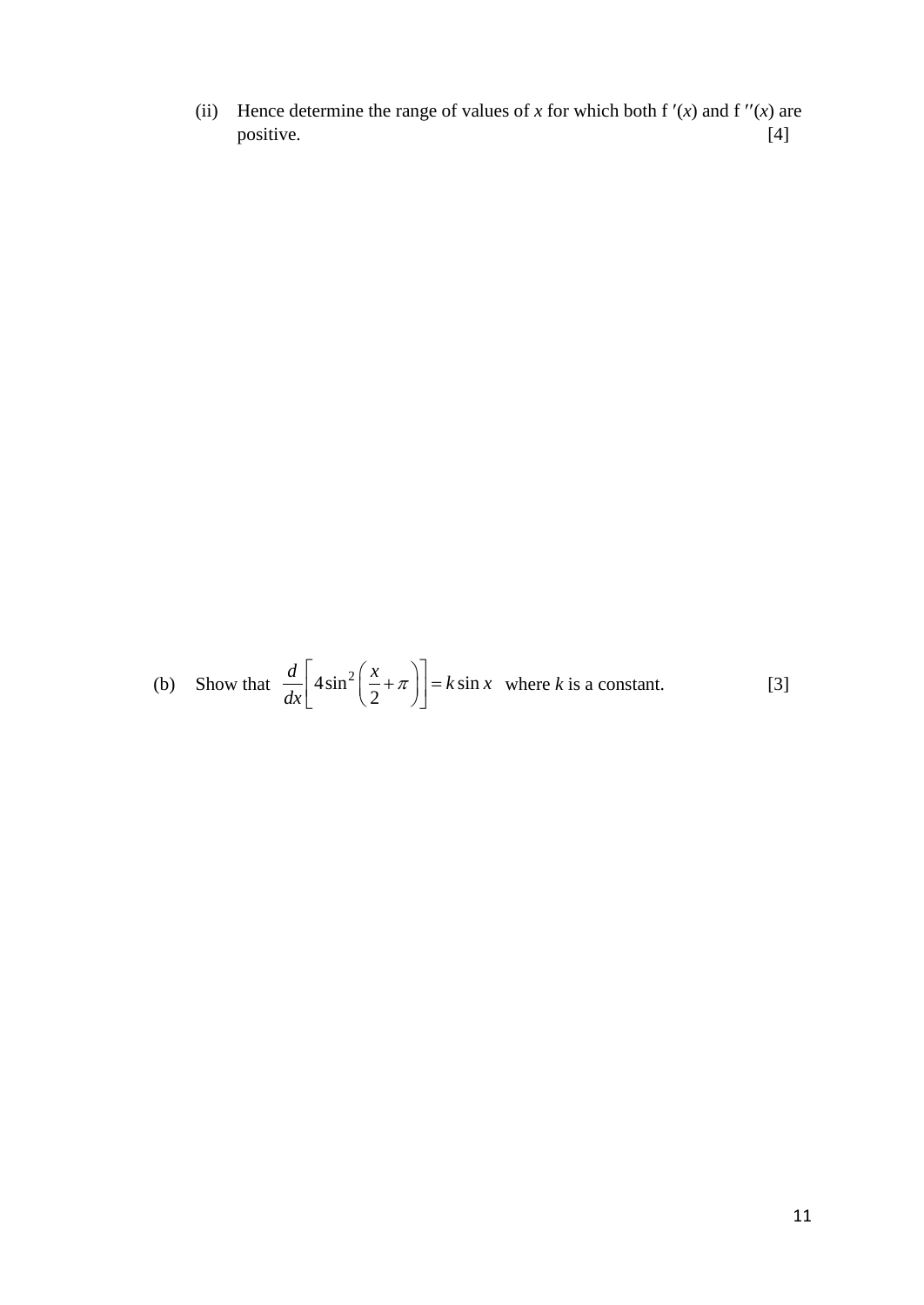6 (i) Prove that 
$$
\frac{\csc^2 \theta - 2}{\csc^2 \theta} = \cos 2\theta.
$$
 [3]

(ii) Hence solve the equation 
$$
\frac{\csc^2 \theta - 2}{\csc^2 \theta} + \frac{3}{\csc 2\theta} = 0 \text{ for } 0 < \theta < 5.
$$
 [4]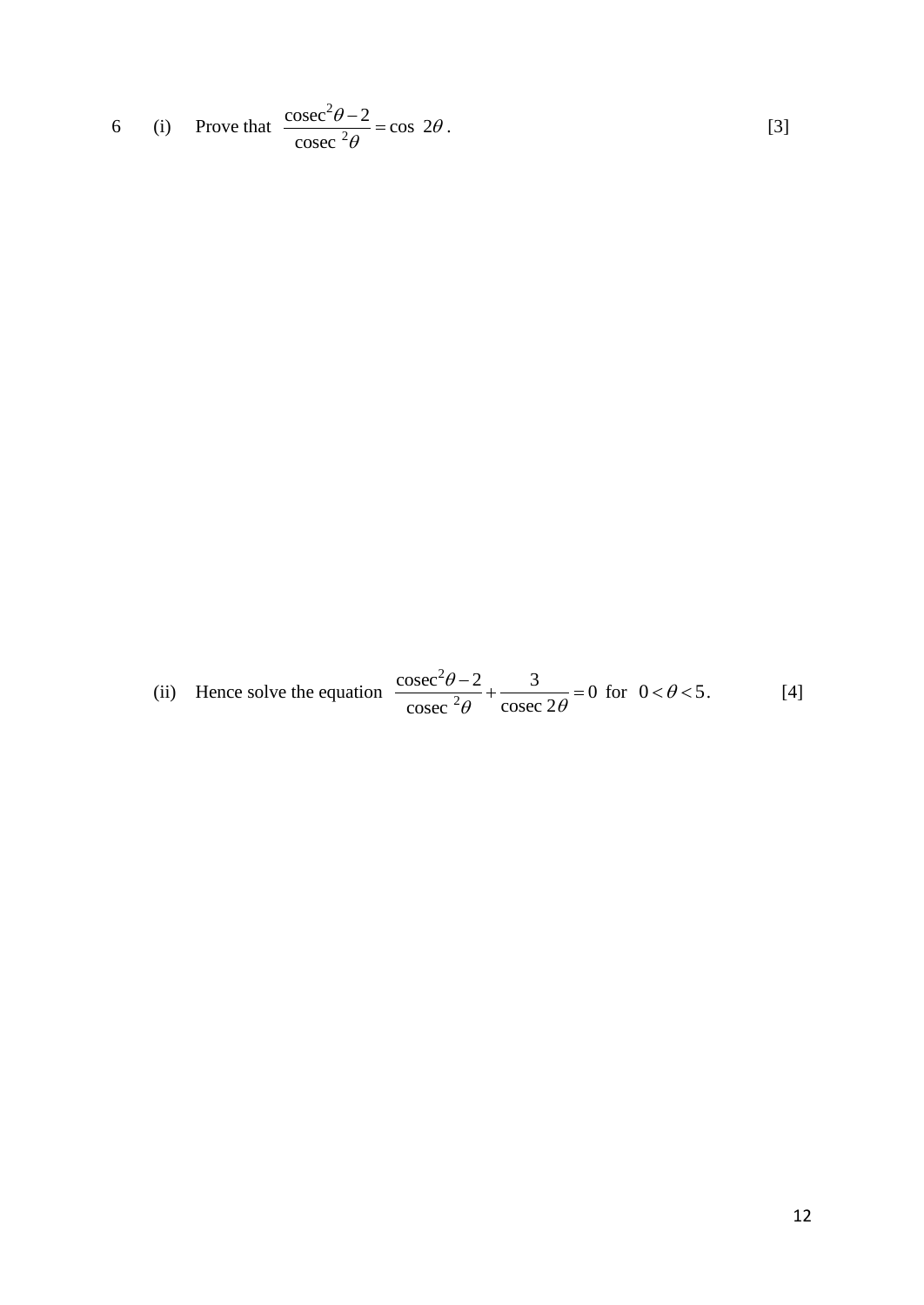7 A quadratic equation with integer coefficients has roots  $\alpha$  and  $\beta$ .

Given that  $\alpha - \beta = 2$  and  $\alpha^2 - \beta^2 = 3$ , find the quadratic equation **without** calculating the values of  $\alpha$  and  $\beta$ . [5]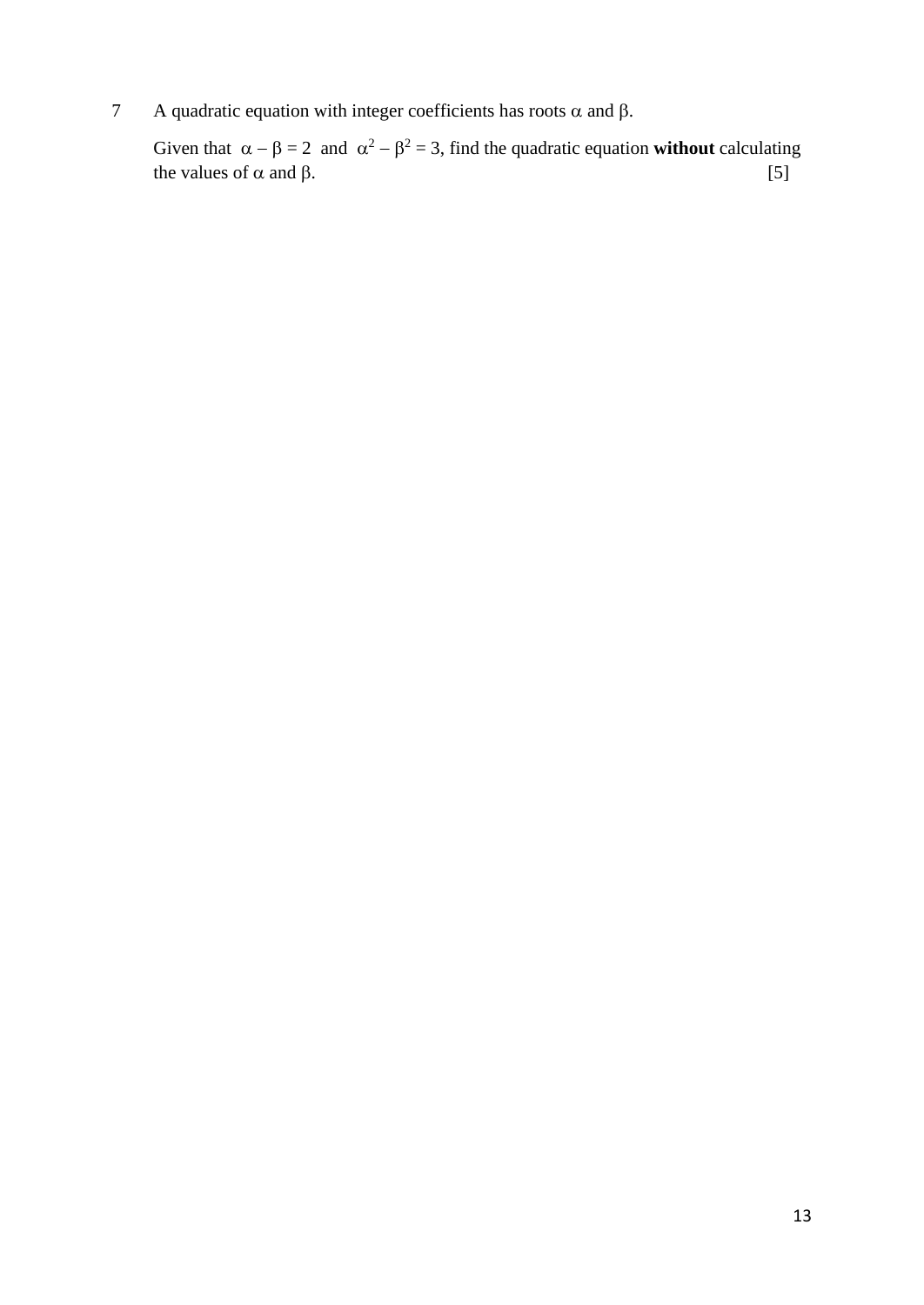8 The diagram shows the line  $y = 2$  and part of the curve  $y = \sec^2 x - 2$ . The curve intersects the *x*-axis at the point *A* and line  $y = 2$  at the point *B*. A straight line through the origin intersects the curve at point *B*.



(i) Find the *x*-coordinate of *A* and *B*. Express your answers in terms of  $\pi$ . [3]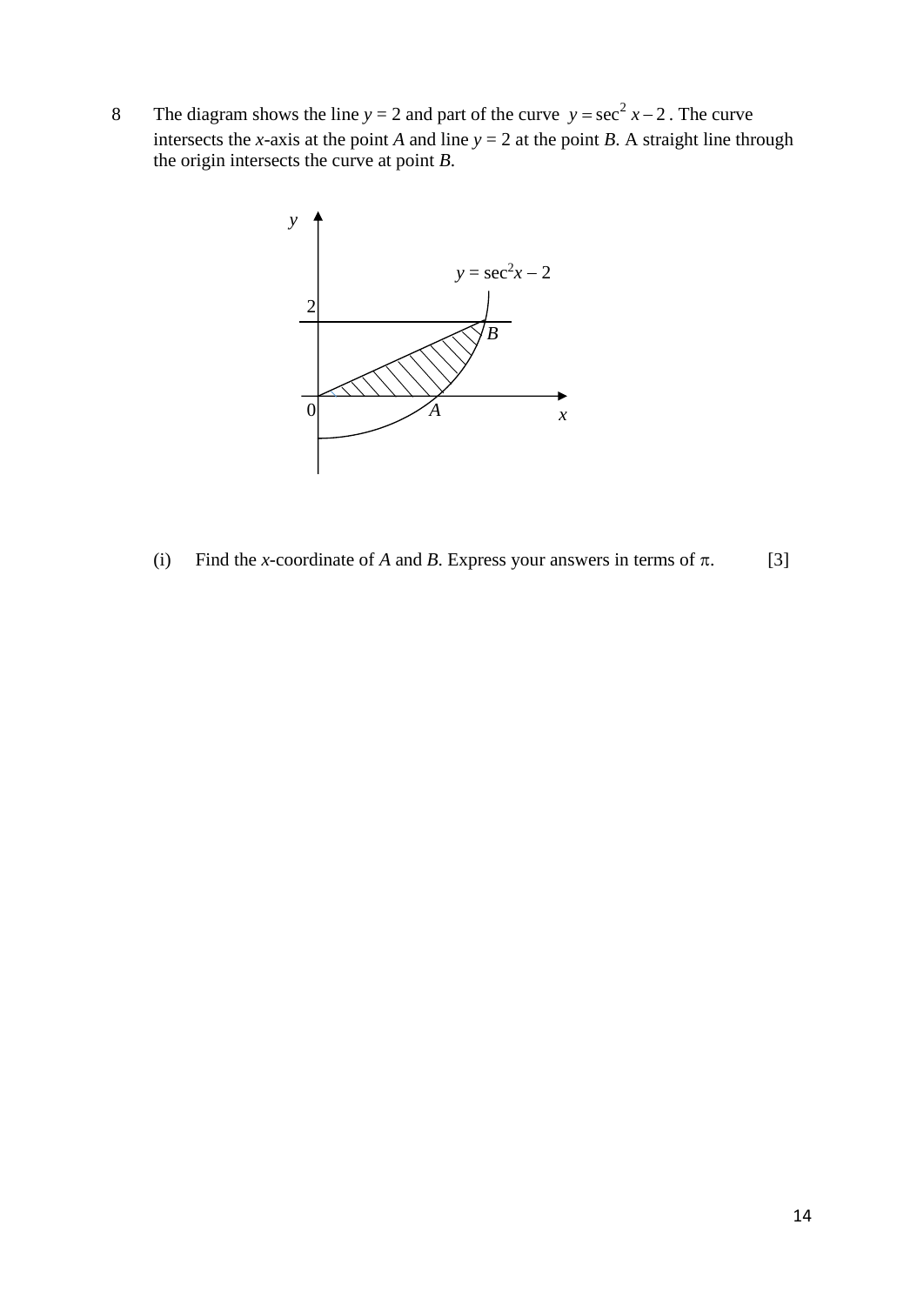(ii) Determine the area of the shaded region bounded by the curve, the *x*-axis and the line *OB*. Give your answer as exact value. [5]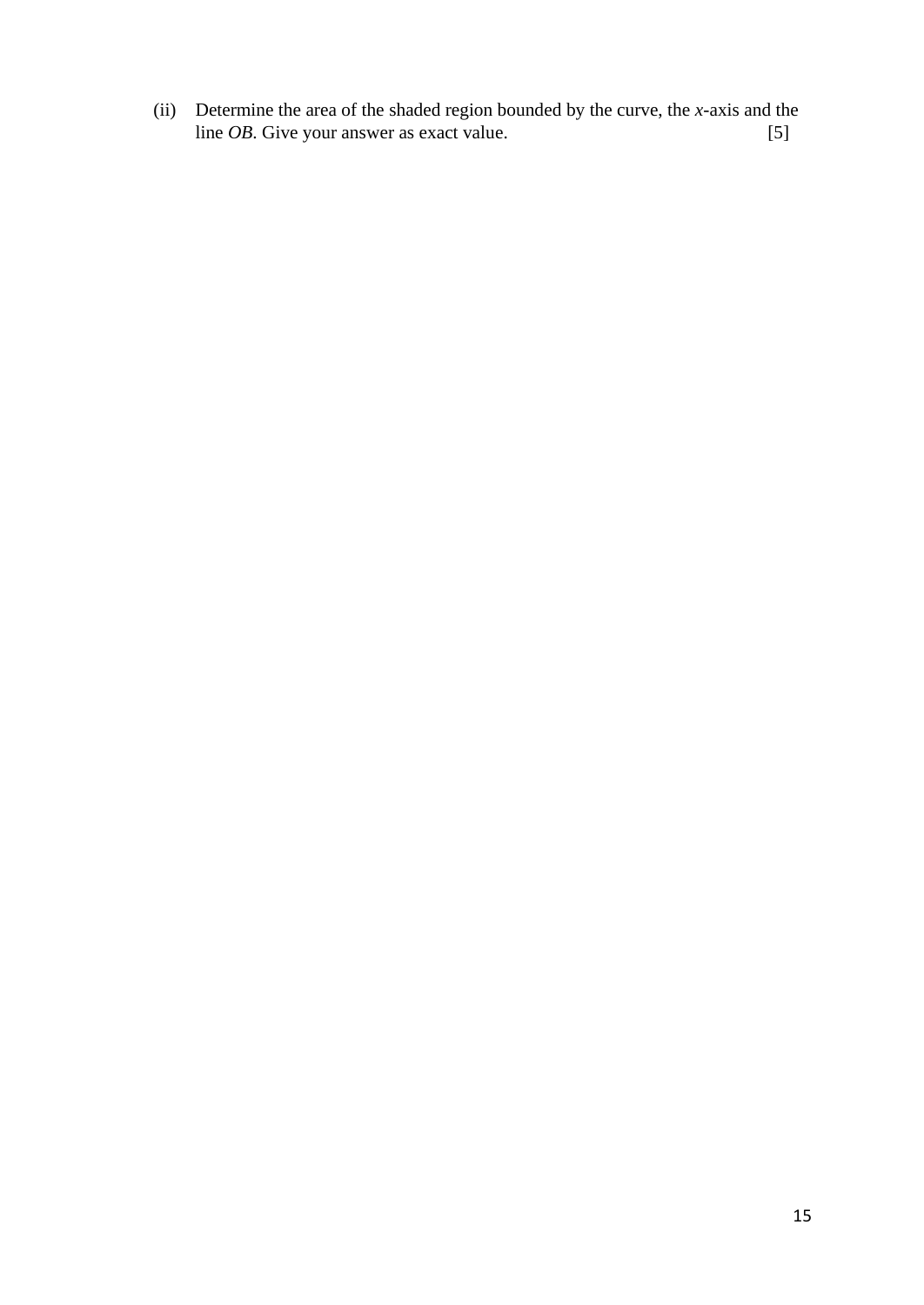

The diagram shows part of the graph of  $y = 3 - |1 - 2x|$ .

(i) Find the coordinates of the points  $A$ ,  $B$  and  $C$ . [3]

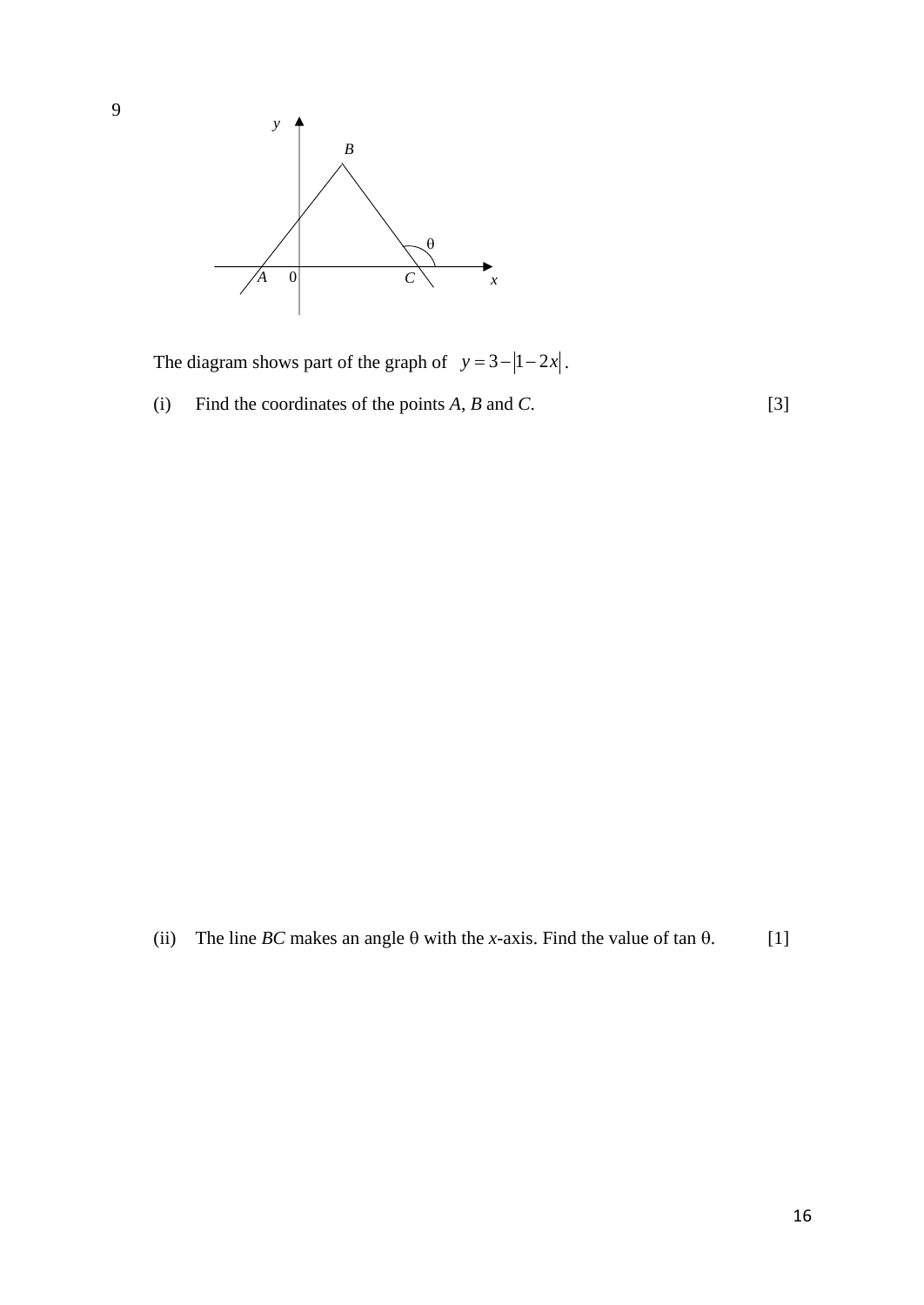(iii) Solve the equation  $3 - |1 - 2x| = 2x - x^2$ . [4]

(iv) Without solving for *x*, explain why there is no real solution for the equation stated below.

$$
3 - |1 - 2x| = 4 + x^2
$$
 [3]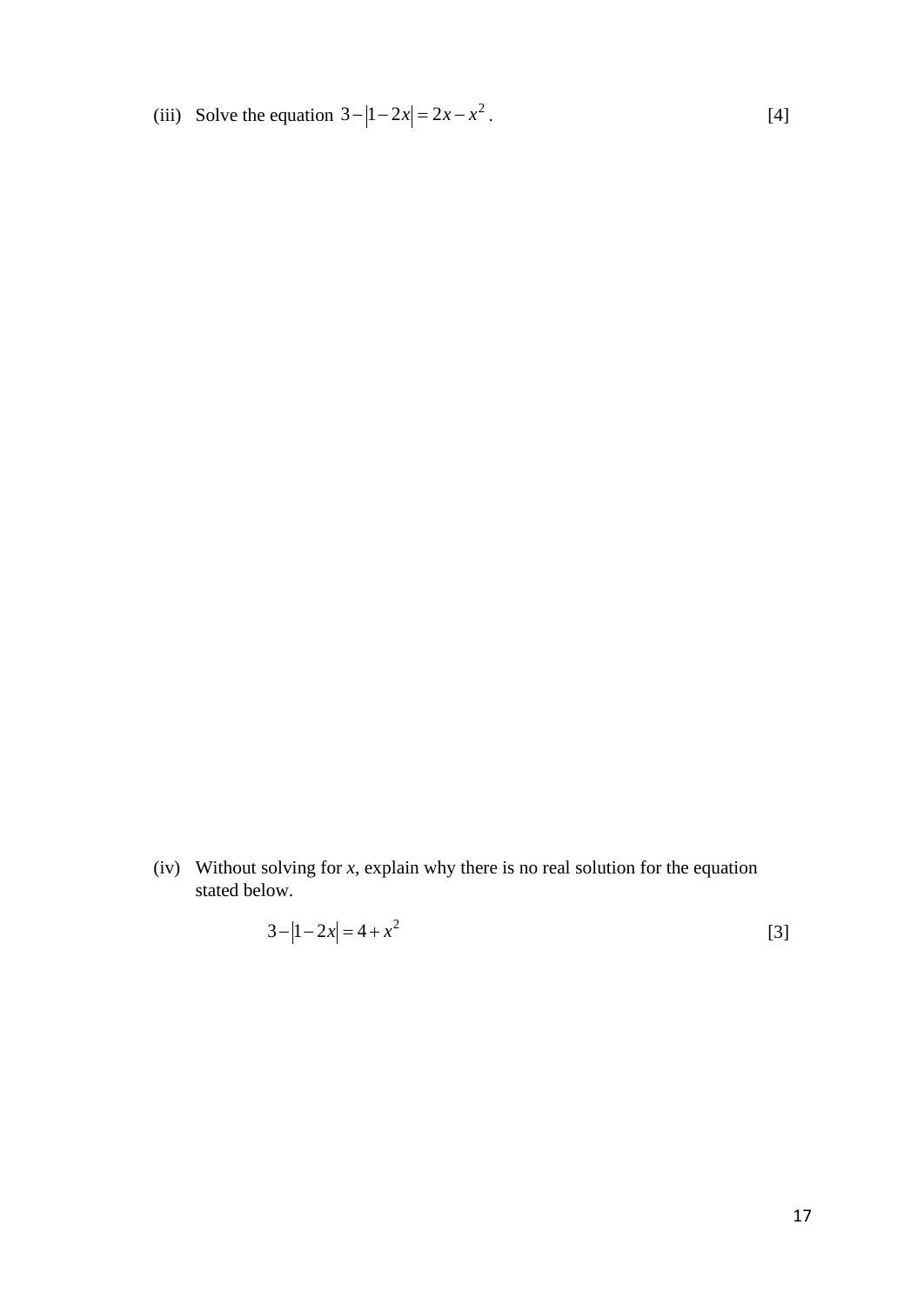- 10 A circle,  $C_1$ , and another circle,  $C_2$ , pass through the same point (0, -3).
	- (i) Given that the radius of both circles is  $\sqrt{5}$  units and their centres lie on the line  $y = x$ , find the equations of  $C_1$  and  $C_2$ .  $[5]$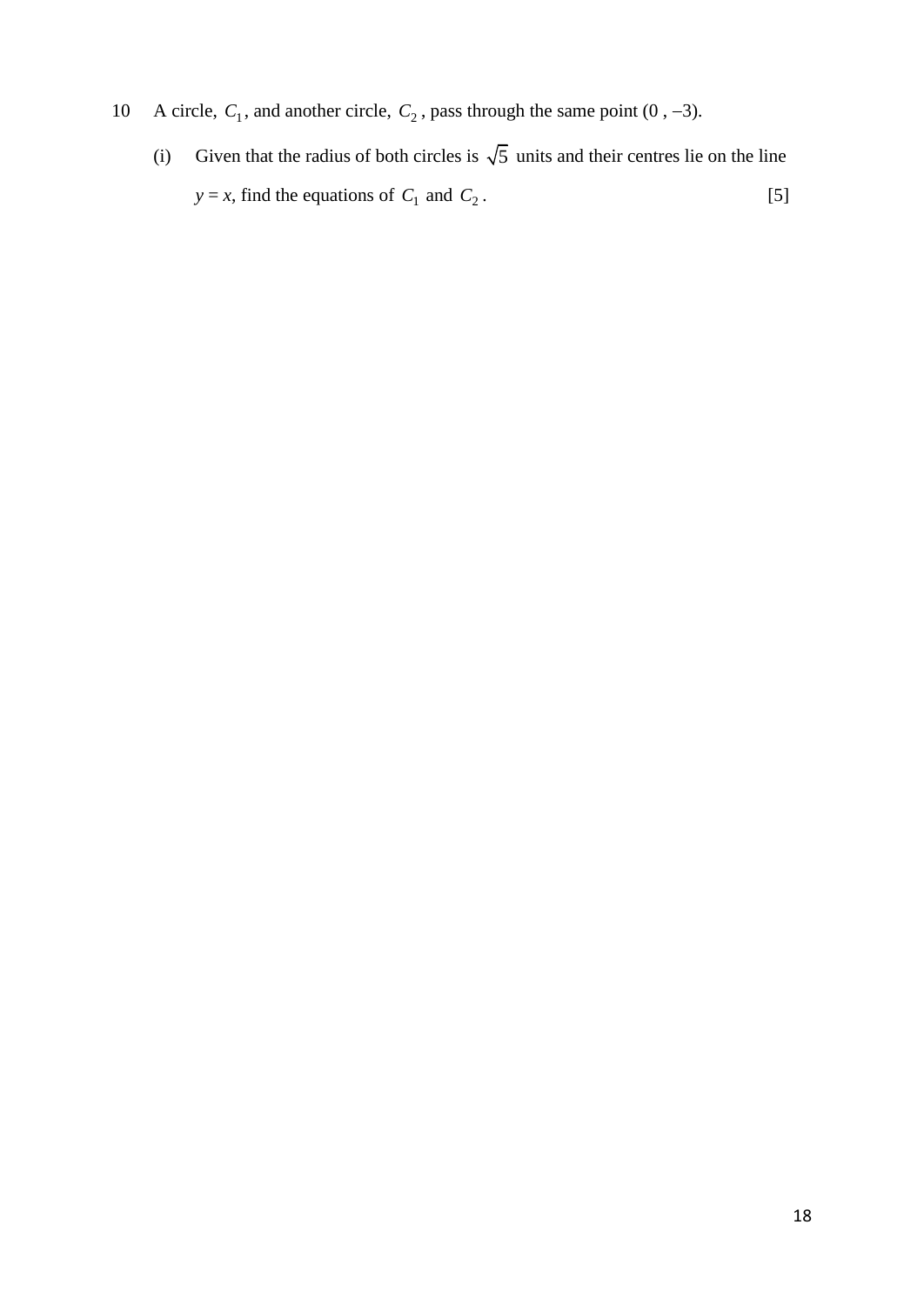(ii) Circle,  $C_1$  and circle,  $C_2$ , intersect at a point on the *x*-axis. Find the *x*-coordinate of the point of intersection of  $C_1$  and  $C_2$  on the *x*-axis . [3]

(iii) Given that a point *P* lies on circle,  $C_1$  and another point *Q* lies on circle,  $C_2$ , find the greatest distance between *P* and *Q*. [3]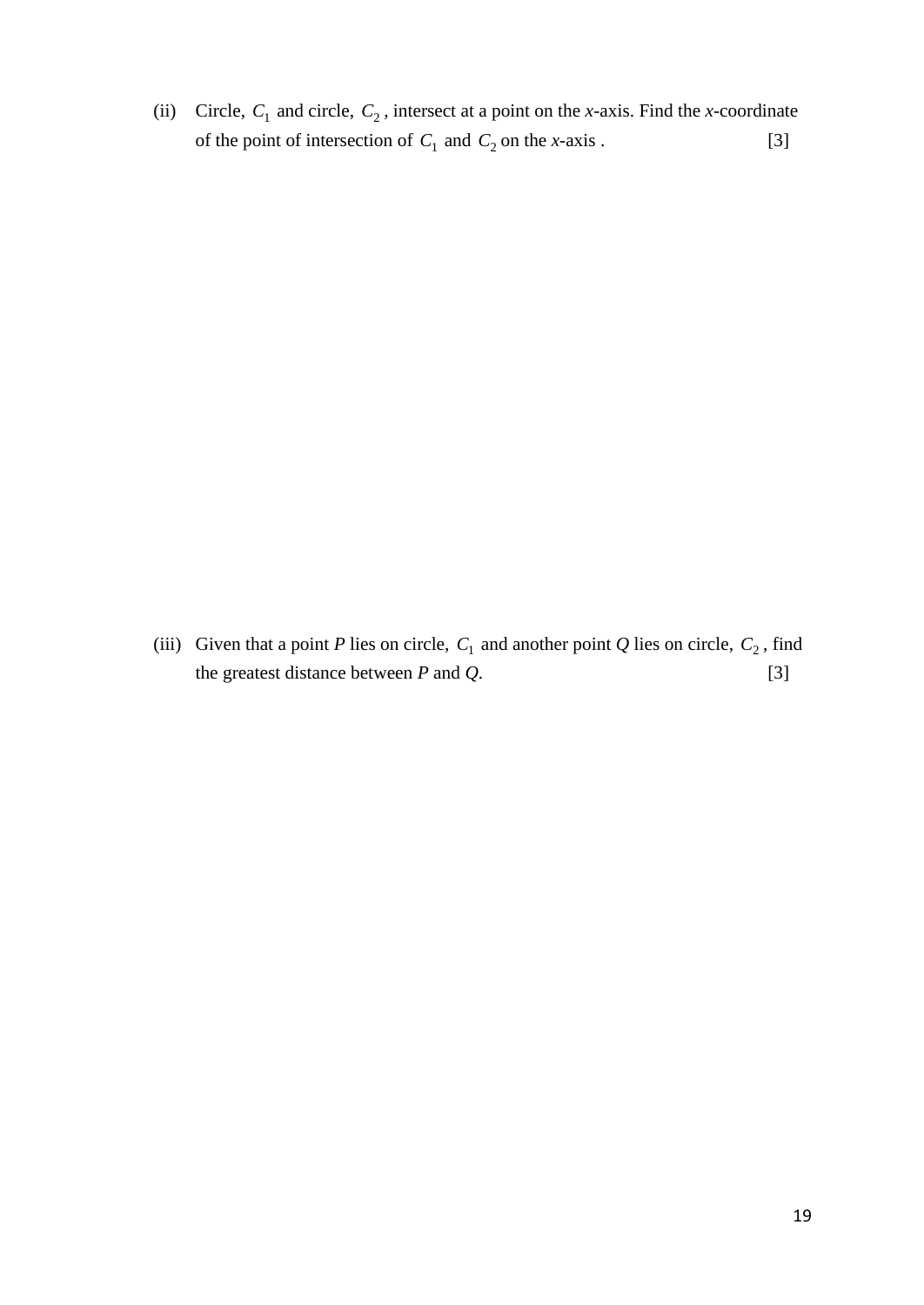11 The table below shows experimental values of two variables, *x* and *y*.

| ↗ |      |      |      |      |      |
|---|------|------|------|------|------|
|   | 0.50 | 2.12 | 3.18 | 4.00 | 4.70 |

It is known that *x* and *y* are related by the equation  $y = \frac{a}{\sqrt{a}} + b\sqrt{x}$ *x*  $=\frac{a}{\sqrt{a}}+b\sqrt{x}$  where *a* and *b* are constants.

(i) Plot 
$$
\frac{y}{\sqrt{x}}
$$
 against  $\frac{1}{x}$  and draw a straight line. [3]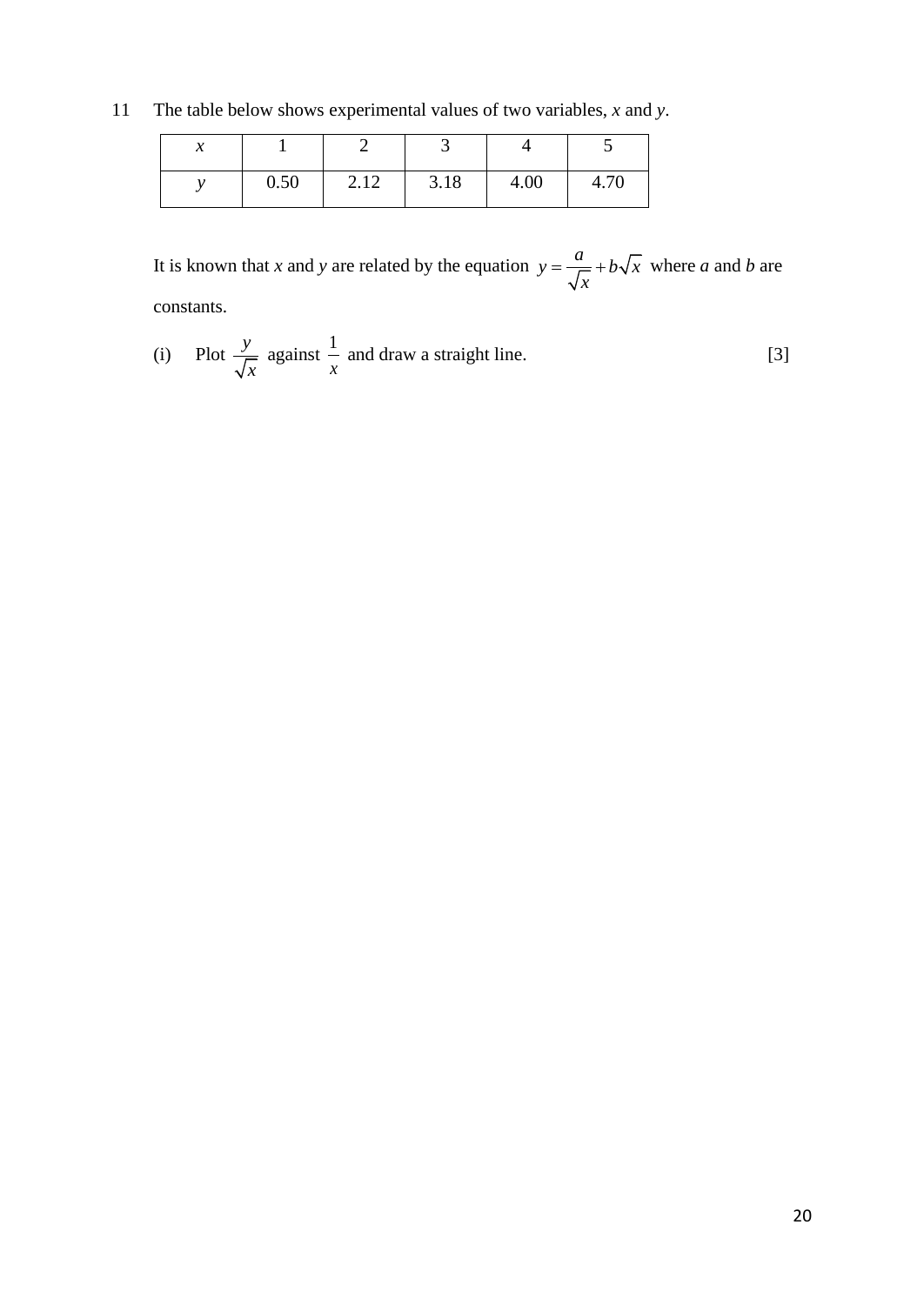(ii) Use your graph to estimate the value of each of the constants  $a$  and  $b$ . [3]

(iii) By drawing another straight line on the graph in part (i), solve the following simultaneous equations. [5]

$$
y = \frac{a}{\sqrt{x}} + b\sqrt{x}
$$

$$
y\sqrt{x} = 3
$$